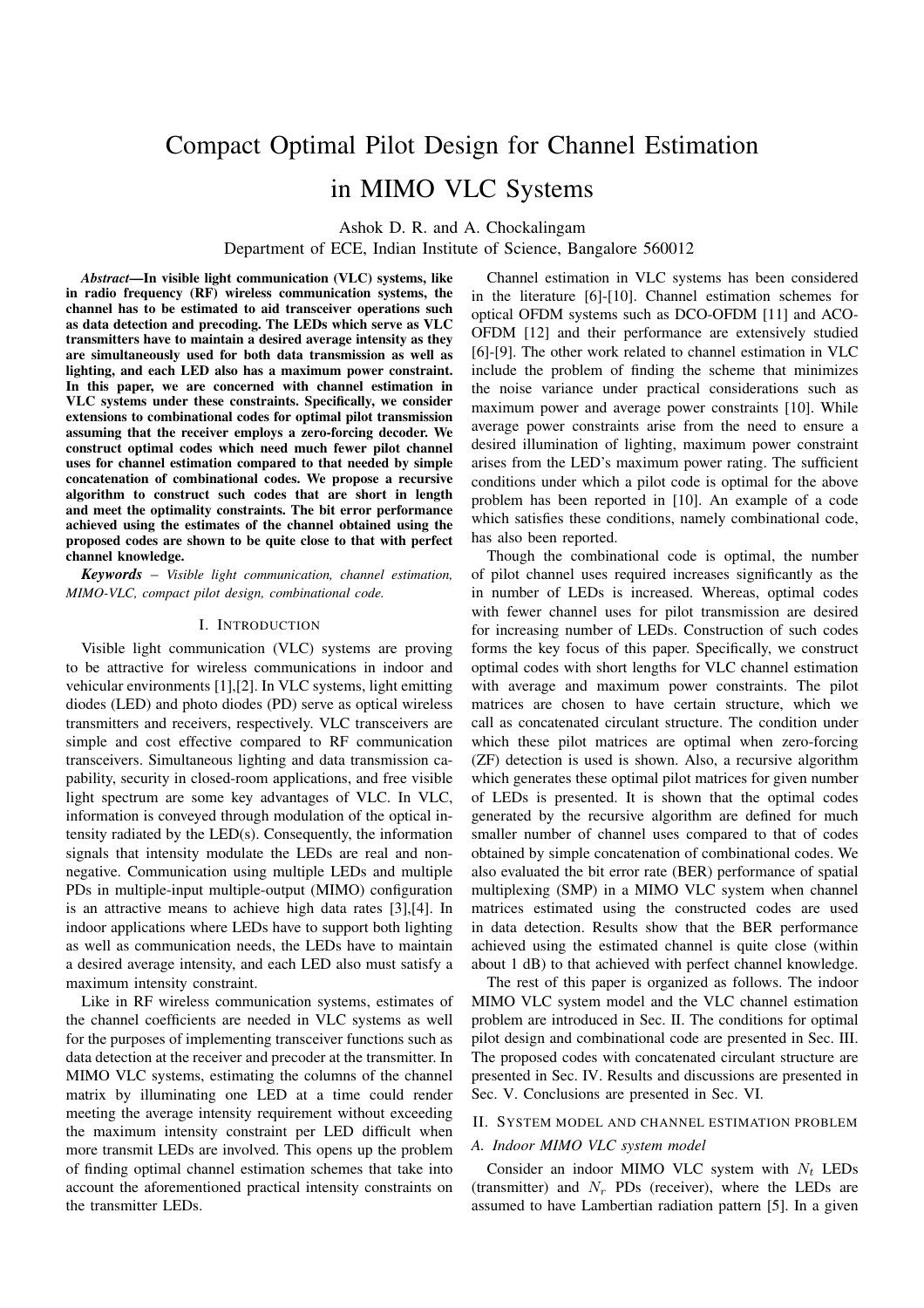

Fig. 1. Schematic showing various angles which determine LOS path gain.

signaling interval, an LED is either OFF or emits light with some intensity. Let  $\mathbf{x} = [x_1 \ x_2 \cdots x_{N_t}]^T$  be the  $N_t \times 1$ transmit vector, where  $x_i$  is the light intensity emitted by the ith LED, which depends on the modulation scheme used. The MIMO VLC channel matrix **H** is of the order  $N_r \times N_t$  and its  $(i, j)$ th element  $h_{ij}$  is the path gain from the jth LED to the ith PD,  $j = 1, \dots, N_t$ , and  $i = 1, \dots, N_r$ . The expression for the LOS path gain  $h_{ij}$  is given by [5]

$$
h_{ij} = \frac{n+1}{2\pi} \cos^n \phi_{ij} \cos \theta_{ij} \frac{A}{R_{ij}^2} \text{rect}\Big(\frac{\theta_{ij}}{FOV}\Big), \qquad (1)
$$

where  $\phi_{ij}$  is the angle of emergence from the jth source (LED) with respect to the normal at the source,  $n$  is the mode number of the radiating lobe which is given by  $n = \frac{-\ln(2)}{\ln \cos \Phi}$  $\frac{-\ln(2)}{\ln \cos \Phi_1}$ ,  $\Phi_{\frac{1}{2}}$  is the half-power semiangle of the LED,  $\theta_{ij}$  is the angle of incidence at the *i*th PD, A is the area of the PD,  $R_{ij}$  is the distance between the jth LED and the  $i$ th PD, FOV is the field-of-view of the PD, and  $rect(x) = 1$ , if  $|x| \le 1$ , and rect(x) = 0, if  $|x| > 1$ . See Fig. 1 for the definition of various angles in the model. Assuming the electrical-to-optical conversion factor to be unity, the  $N_r \times 1$  received signal vector at the receiver in the electrical domain is given by

$$
y = aHx + n,\t\t(2)
$$

where  $a$  is the responsivity of the PD (in Amperes/Watt) and  $\mathbf{n} = [n_1 \ n_2 \cdots n_{N_r}]^T$  is the noise vector. The electrical noise variables  $n_i$ s in **n** are modeled as i.i.d. real AWGN with zero mean and variance  $\sigma^2$ . The SNR at a PD in the electrical domain is defined as  $\frac{(aP_r)^2}{\sigma^2}$ , where  $P_r$  is the total received optical power and  $\sigma^2$  is the noise power at a PD. The total power received at the ith PD is given by  $\mathbb{E}\{(\mathbf{H}_i\mathbf{x})^2\}$ . Therefore, the average received optical power is given by  $\mathbb{E}\{\|\mathbf{Hx}\|^2\} = \frac{1}{N_r} \sum_{n=1}^{N_r}$  $\sum_{i=1}^{n} \mathbb{E}\{(\mathbf{H}_i \mathbf{x})^2\}$ , where  $\mathbf{H}_i$  is the *i*th row of **H**, ||.|| is the Euclidean norm operator,  $\mathbb{E}\{\cdot\}$ is the expectation operator, and the expectation is w.r.t. the signal vector x. Hence, the average SNR at the receiver in the electrical domain is given by  $\overline{\gamma} = \frac{a^2}{\sigma^2 \overline{\gamma}}$  $\frac{a^2}{\sigma^2 N_r} \sum_{r=1}^{N_r}$  $\sum_{i=1}^{N} \mathbb{E}\{(\mathbf{H}_i \mathbf{x})^2\}$ , and the corresponding  $E_b/N_0$  is given by  $E_b/N_0 = \frac{\overline{\gamma}}{\eta}$ , where  $\eta$ is the rate of the modulation scheme used, in bits per channel use (bpcu).

## *B. Channel estimation problem in VLC*

In this subsection, we formulate the VLC channel estimation problem by considering a MISO system for simplicity of exposition though it extends to MIMO VLC systems in a straightforward manner. Consider a MISO VLC system consisting of  $N_t$  LEDs and one PD. The LOS path gains from the LEDs to the PD are to be estimated in the pilot transmission phase. Let  $h_j$  denote the LOS path gain from jth LED to the PD,  $N_{cu}$  ( $N_{cu} \geq N_t$ ) denote the number of pilot channel uses used to estimate these path gains, and  $a_{jm}$ denote the intensity that is transmitted by  $j$ th LED in the  $m$ th channel use. It is assumed that  $h_i$ s remains constant during the estimation phase (this is a reasonably valid assumption as indoor VLC channels are slow fading in nature). Without loss of generality, a responsitivity of  $a = 1$  Amp/Watt is assumed. The observed variable  $y_m$  received by the PD in the mth channel use based on the system model considered in Sec. II-A is given by

$$
y_m = \sum_{j=1}^{N_t} h_j a_{jm} + n_m, \quad m = 1, 2, \cdots N_{cu}.
$$
 (3)

Grouping all observables over  $N_{cu}$  channel uses (3) can be written in vector form as

$$
\mathbf{y}_p = \mathbf{h}\mathbf{A} + \mathbf{n}_p,\tag{4}
$$

where  $y_p = [y_1 y_2 \cdots y_{N_{cu}}], h = [h_1 h_2 \cdots h_{N_t}], A =$  $[a_{jm}]_{N_t \times N_{cu}}$ , and  $\mathbf{n}_p = [n_1 n_2 \cdots n_{N_{cu}}]$ . Here, the matrix **A** is the pilot matrix. In RF communication systems, typically  $N_{cu} = N_t$  with pilot matrix **A** to be the identity matrix is used. Such a scheme in VLC will be inadequate when maximum and average power constraints are taken into consideration. Assume each LED supports a maximum intensity of  $\mu$  lumens and the average illumination required from each LED is  $\Phi$  lumens. Then the entries of the pilot matrix  $\bf{A}$ should be chosen such that

$$
0 \le a_{jm} \le \mu, \quad \forall j, m,
$$
 (5)

$$
\frac{1}{N_{cu}}\sum_{m=1}^{N_{cu}}a_{jm} = \Phi, \qquad \forall j.
$$
 (6)

Now, assuming that a ZF decoder is used at the receiver, the estimate of h is given by

$$
\hat{\mathbf{h}} = \mathbf{y}_p \mathbf{W} \n= \mathbf{h} + \mathbf{n}_p \mathbf{W}
$$
\n(7)

where  $\mathbf{W} = \mathbf{A}^T (\mathbf{A} \mathbf{A}^T)^{-1}$ . For a fixed matrix **A**, the mean square error (MSE) of the estimate in (7) is obtained as

$$
\mathbb{E}\{\|\mathbf{h} - \hat{\mathbf{h}}\|^2\} = \mathbb{E}\{\|\mathbf{n}_p \mathbf{W}\|^2\}
$$
  
\n
$$
= \mathbb{E}\{(\mathbf{n}_p \mathbf{W})(\mathbf{n}_p \mathbf{W})^T\}
$$
  
\n
$$
= \text{Tr}\left(\mathbb{E}\{(\mathbf{n}_p \mathbf{W})^T (\mathbf{n}_p \mathbf{W})\}\right)
$$
  
\n
$$
= \text{Tr}\left(\mathbf{W}^T \mathbb{E}\{\mathbf{n}_p^T \mathbf{n}_p\} \mathbf{W}\right)
$$
  
\n
$$
= \sigma^2 \text{Tr}\left(\mathbf{W}^T \mathbf{W}\right)
$$
  
\n
$$
= \sigma^2 \text{Tr}\left(\left((\mathbf{A}\mathbf{A}^T)^{-1}\right)^T \mathbf{A} \mathbf{A}^T (\mathbf{A} \mathbf{A}^T)^{-1}\right)
$$
  
\n
$$
= \sigma^2 \text{Tr}\left(\left((\mathbf{A}\mathbf{A}^T)^{-1}\right)^T\right)
$$
  
\n
$$
= \sigma^2 \text{Tr}\left((\mathbf{A}\mathbf{A}^T)^{-1}\right).
$$
 (8)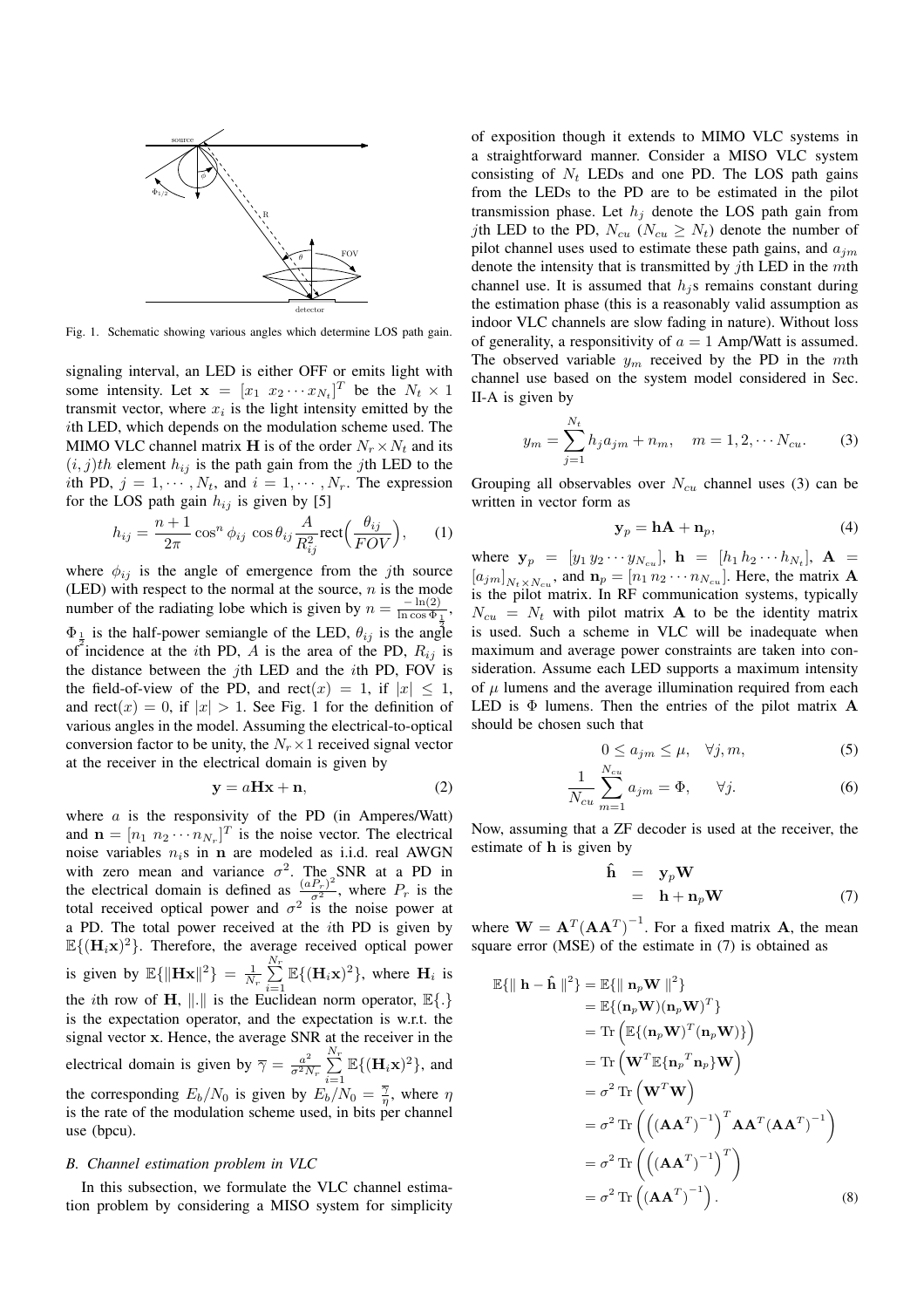From (8) it is clear that minimizing the MSE amounts to minimizing the metric Tr  $((AA^T)^{-1})$  . Hence, the optimal pilot matrix is obtained as

$$
\mathbf{A}_{opt} = \underset{\mathbf{A}}{\text{argmin}} \operatorname{Tr}\left(\left(\mathbf{A}\mathbf{A}^T\right)^{-1}\right), \text{ given constraints (5), (6).}
$$

Note that the optimal pilot matrix in (9) is independent of the statistics of h (because of the ZF operation), which also implies that the problem is independent of the location of the receiver PD with respect to transmitter LEDs. Also, if there are multiple PDs at the receiver, the optimal matrix is the same as that in (9) for each PD. Therefore the optimal pilot matrix is given by (9) for MIMO VLC configuration as well.

## III. CONDITIONS FOR THE OPTIMAL PILOT DESIGN AND COMBINATIONAL CODE

Though the problem  $(9)$  is non-convex, the pilot matrix  $\bf{A}$ is optimal solution to the problem if it satisfies the conditions given in Theorem 1 [10].

**Theorem 1.** If  $A = [a_{jm}]_{N_t \times N_{cu}}$  constrained by (5) and (6) *satisfies the following conditions:*

C1. For all j and  $j' \neq j$ , both  $\sum_m a_{jm}^2$  and  $\sum_m (a_{jm})(a_{j'm})$ *are constants,*

C2.  $\sum_j a_{jm} = \Phi N_t$  for all m,

C3. For all j and m,  $a_{jm} = 0$  or  $\mu$ ,

*then* A *is an optimal solution to* (9).

### *A. Combinational code*

For  $N_t$  LEDs, each LED having maximum power of  $\mu$  and average power Φ, combinational code is the pilot transmission scheme in which the columns of pilot matrix are chosen to be all possible permutation of  $N_t\Theta$   $\mu$ 's and  $N_t(1-\Theta)$  0's, where  $\Theta = \frac{\Phi}{\mu}$ . The number of channel uses the combinational code requires is given by  $N_{cu} = \binom{N_t}{N_t \Theta}$ . The combinational code and its time repetition satisfy all the conditions in Theorem 1. Hence they are optimal solutions to the problem (9) [10]. If a matrix  $A'$  satisfies the condition C1, C2, and C3 of Theorem 1, then it is easy to verify that any matrix obtained by interchanging the columns of  $A'$  also satisfies conditions C1, C2, and C3. This means a code obtained by interchanging columns of the optimal code is also optimal.

**Example 1.** *If*  $\mu = 1$ ,  $N_t = 4$ , and  $\Phi = \frac{1}{2}$ , then  $N_{cu} = \binom{4}{3} = 6$  and the corresponding combinational code is  $\binom{4}{2}$  = 6 *and the corresponding combinational code is* 

$$
\begin{bmatrix} 1 & 0 & 0 & 1 & 1 & 0 \\ 1 & 1 & 0 & 0 & 0 & 1 \\ 0 & 1 & 1 & 0 & 1 & 0 \\ 0 & 0 & 1 & 1 & 0 & 1 \end{bmatrix}.
$$
 (10)

## IV. PROPOSED CODES WITH CONCATENATED CIRCULANT **STRUCTURE**

### *A. Concatenated circulant structure*

A pilot matrix A is said to have concatenated circulant structure if it is formed by a concatenation of matrices  $\mathbf{A}_1, \mathbf{A}_2, \cdots, \mathbf{A}_L$ , i.e,  $\mathbf{A} = [\mathbf{A}_1 \mathbf{A}_2 \cdots \mathbf{A}_L]$ , where L is a arbitrary positive finite integer and the *l*th matrix  $A_l$  is

described by  $N_t \times 1$  vector  $\mathbf{v}_l$  and parameter  $\beta_l$ ,  $l = 1, 2, \cdots L$ as

$$
\mathbf{A}_{l} = \left[ \mathbf{v}_{l}^{0} \ \mathbf{v}_{l}^{1} \cdots \mathbf{v}_{l}^{\beta_{l}-1} \right]_{N_{t} \times \beta_{l}}, \tag{11}
$$

where  $\mathbf{v}_l^{\rho}$  denotes vector  $\mathbf{v}_l$  circularly shifted by  $\rho$  in downward direction. For each l, the parameter  $\beta_l$  should be such that  $\mathbf{v}_l^{\beta_l} = \mathbf{v}_l^0$ . The number of columns in **A** will be the sum of the number of columns of  $A_l$ ,  $l = 1, 2, \cdots N_t$ . So, we have

$$
N_{cu} = \sum_{l=1}^{L} \beta_l.
$$
 (12)

Now consider a vector **v** of size  $N_t \times 1$ . Let  $\alpha_v$  denote the minimum positive number such that  $v^{\alpha} = v^0$ . Circularly shifting a vector by  $\rho_1 + \rho_2$  is same as first circularly shifting by  $\rho_1$  and then by  $\rho_2$ . Using this fact, it can be shown that for any positive integer  $\rho$ ,  $\mathbf{v}^{\rho} = \mathbf{v}^{\rho \mod \alpha_v}$ . Let the matrix  $B_v$  corresponding to vector v be

$$
\mathbf{B}_{\mathbf{v}} = \left[ \mathbf{v}^0 \; \mathbf{v}^1 \cdots \mathbf{v}^{\alpha_{\mathbf{v}}-1} \right]_{N_t \times \alpha_{\mathbf{v}}}.
$$
 (13)

If a vector of size  $N_t$  is circularly shifted by  $N_t$  all the elements in the vector get back to its initial position and we get back th same vector, i.e  $\mathbf{v}^{N_t} = \mathbf{v}^0$ . Hence  $N_t$  is multiple of  $\alpha_{\mathbf{v}}$ . Let this multiplying factor be  $T_{\mathbf{v}}$ , i.e.,  $N_t = T_{\mathbf{v}} \alpha_{\mathbf{v}}$ . The repeated concatenation of matrix  $B_v$  by  $T_v$  times gives us a circulant matrix with first column as  $v^0$  or simply v. We denote this circulant matrix as  $C_v$ . The matrix  $C_v^T$  will also be circulant and will have v as the first row. Using the fact that the eigen vectors of a circulant matrix are the columns of DFT matrix and the eigen values are DFT of the first row of the circulant matrix considered, and by applying eigen value decomposition on  $\mathbf{C}_{\mathbf{v}}^T$ , we have

$$
\mathbf{C}_{\mathbf{v}}^T = \mathbf{F}_{N_t} \text{diag}\{V(0), V(1), \cdots V(N_t - 1)\} \mathbf{F}_{N_t}^H, \qquad (14)
$$

where  $\mathbf{F}_{N_t}$  denotes the  $N_t \times N_t$  normalized DFT matrix,  $V(k)$  is the  $(k + 1)$ th entry of the DFT of the vector v,  $k = 0, 1 \cdots N_t - 1$ , and diag $\{p_1, p_2 \cdots p_{N_t}\}\$  denotes the diagonal matrix with  $p_1, p_2 \cdots p_{N_t}$  as the diagonal entries. Considering the entries of vector **v** to be real,  $C_v^T = C_v^H$ . Hence we will have

$$
\mathbf{C}_{\mathbf{v}} = \mathbf{F}_{N_t} \text{diag}\{V^*(0), V^*(1), \cdots V^*(N_t - 1)\} \mathbf{F}_{N_t}^H,
$$
\n(15)\n
$$
\mathbf{C}_{\mathbf{v}} \mathbf{C}_{\mathbf{v}}^T = \mathbf{F}_{N_t} \text{diag}\{|V(0)|^2, |V(1)|^2, \cdots |V(N_t - 1)|^2\} \mathbf{F}_{N_t}^H,
$$
\n(16)

where  $V^*(k)$  is conjugate of  $V(k)$  and  $|V(k)|^2$  is square of the magnitude of  $V(k)$ . Hence the eigen values of  $C_v C_v^T$  are the square of the magnitudes of the DFT values of vector v. Since  $C_v$  is  $T_v$  times repeated concatenation of  $B_v$ , we have

$$
\mathbf{B}_{\mathbf{v}} \mathbf{B}_{\mathbf{v}}^T = \left(\frac{1}{T_{\mathbf{v}}}\right) \mathbf{C}_{\mathbf{v}} \mathbf{C}_{\mathbf{v}}^T.
$$
 (17)

Hence the eigen values of  $B_vB_vT$  are  $|V(k)|^2/T_v$ ,  $k =$  $0, 1, \cdots N_t - 1$ . Now, since  $\mathbf{v}_l^{\beta_l} = \mathbf{v}_l^0$  for each  $l, \beta_l = t_l \alpha_{\mathbf{v}_l}$ , which means the matrix  $A_l$  is  $t_l$  times repeated concatenation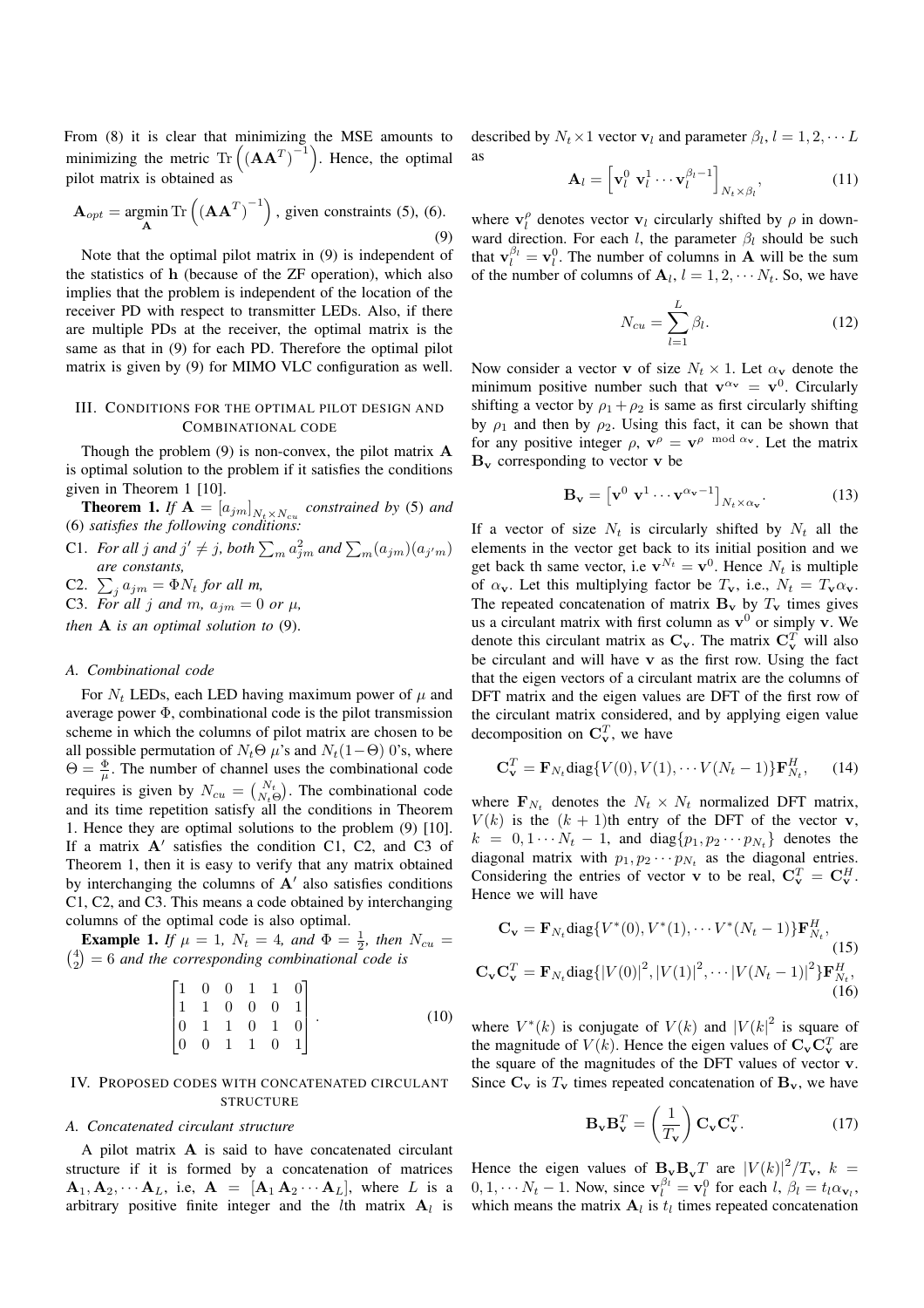of matrix  $B_{v_l}$ . Hence we have

$$
\mathbf{A}_{l}\mathbf{A}_{l}^{T} = t_{l}\mathbf{B}_{\mathbf{v}_{l}}\mathbf{B}_{\mathbf{v}_{l}}^{T} = \left(\frac{t_{l}}{T_{\mathbf{v}_{l}}}\right)\mathbf{C}_{\mathbf{v}_{l}}\mathbf{C}_{\mathbf{v}_{l}}^{T}
$$

$$
= \left(\frac{\beta_{l}/\alpha_{\mathbf{v}_{l}}}{N_{t}/\alpha_{\mathbf{v}_{l}}}\right)\mathbf{C}_{\mathbf{v}_{l}}\mathbf{C}_{\mathbf{v}_{l}}^{T}
$$

$$
= \left(\frac{\beta_{l}}{N_{t}}\right)\mathbf{C}_{\mathbf{v}_{l}}\mathbf{C}_{\mathbf{v}_{l}}^{T}.
$$
(18)

So the eigen values of  $\mathbf{A}_l \mathbf{A}_l^T$  are  $\left(\frac{\beta_l}{N_t}\right)$  $\int |V_l(k)|^2, \; k =$  $0, 1 \cdots N_t - 1$  and the eigen vectors are the columns of DFT matrix, i.e.,  $\left[1 \exp \left(-j \frac{2 \pi k}{N_t}\right)\right]$  $\sum_{v \text{exp}} \left(-j \frac{2\pi (N_t-1)k}{N_t}\right)$  $\left[\frac{N_t-1)k}{N_t}\right], k =$  $0, 1, \cdots N_t - 1$ . The matrix **A** being concatenation of  $A_1, A_2, \cdots A_L$ , we have

$$
\mathbf{A}\mathbf{A}^T = \sum_{l=1}^L \mathbf{A}_l \mathbf{A}_l^T.
$$
 (19)

Since the eigen vectors of  $\mathbf{A}_l \mathbf{A}_l^T$  are same for all l, the eigen values of  $AA<sup>T</sup>$  are given by summing the eigen values of  $\mathbf{A}_l \mathbf{A}_l^T$ . So  $\mathbf{A} \mathbf{A}^T$  will have  $\sum_{i=1}^L A_i$  $_{l=1}$  $\left(\frac{\beta_l}{N_t}\right)$  $\big)|V_l(k)|^2,$  $k = 0, 1 \cdots N_t - 1$  as the eigen values and columns of DFT matrix as the eigen vectors.

Any code having concatenated circulant structure can be described completely by the vectors  $\mathbf{v}_1, \mathbf{v}_2, \cdots, \mathbf{v}_L$ and corresponding parameters  $\beta_1, \beta_2, \cdots, \beta_L$  respectively. We denote code with these vectors and parameters as circ  $({\{v_1, \beta_1\}, \{v_2, \beta_2\}, \cdots \{v_L, \beta_L\})}.$ 

## *B. Criteria for code to be optimal*

Consider  $\mathbb{A}_{\mu,\Theta}^{N_t}$  to be the set of all codes having concatenated circulant structure, where all the representative vectors  $\mathbf{v}_l \in \mathbb{P}_{\mu,\Theta}^{N_t}, l = 1, 2 \cdots L$ , where  $\mathbb{P}_{\mu,\Theta}^{N_t}$  is the set of all possible permutation of  $N_t\Theta$   $\mu$ 's and  $N_t(1-\Theta)$  0's. Any pilot matrix  $\mathbf{A} \in \mathbb{A}_{\mu,\Theta}^{N_t}$  satisfies the condition C2 and C3 of Theorem 1 and also meets the constraints (5) and (6). This is justified by the following.

- 1) The columns of matrix  $A$  are the representative vectors and their circular shifts. Since the entries of these vectors are either  $\mu$  or 0, all the entries of **A** are also either  $\mu$  or 0. So constraint (5) and condition C3 of Theorem 1 are satisfied.
- 2) Each column of A has  $N_t\Theta$  entries to be  $\mu$ 's and remaining entries to be 0's. So the sum of the entries in each column is  $N_t \Theta \mu = \Phi N_t$ . Hence condition C2 of Theorem 1 is satisfied.
- 3) For each l, the fraction of entries being  $\mu$  in the representative vector  $v_l$  is  $\Theta$ . As the matrix  $C_{v_l}$  is circulant, each row will have the same elements as that of the columns, and as the columns are shifted versions of  $v_l$ , the fraction of elements being  $\mu$  in each row of  $\mathbf{C}_{\mathbf{v}_l}$  will be  $\Theta$ . Since matrices  $\mathbf{C}_{\mathbf{v}_l}$  and  $\mathbf{A}_l$  are repeated concatenated version of the same matrix  $B_{v_l}$ , the fraction of entries being  $\mu$  in each row will be the same for both. So the fraction of entries being  $\mu$  in each row of  $A_l$  will be  $\Theta$  for each value of l. Hence the fraction of entries being  $\mu$  in matrix **A**, which is concatenated version of  $\mathbf{A}_1, \mathbf{A}_2 \cdots \mathbf{A}_L$  will also be  $\Theta$ .

Since the entries other than  $\mu$  are 0, the average value of each row will be  $\Theta \mu = \Phi$ . So **A** also satisfies the constraint (6).

We have seen that any code from the set  $\mathbb{A}_{\mu,\Theta}^{N_t}$  meets the constraints (5) and (6) and also satisfies conditions C1 and C2 of Theorem 1. If the code also satisfies C3, then it is optimal. To know under what condition the code from the set  $\mathbb{A}_{\mu,\Theta}^{N_t}$  satisfy C3, we will make use of the following Lemma.

**Lemma 1.** For a matrix  $\mathbf{A} = [a_{jm}]_{N_t \times N_{cu}}$ , given that *the eigen vectors of* AA<sup>T</sup> *are columns of DFT matrix, for all j and*  $m \neq j$ *, both*  $\sum_{m} a_{jm}^2$  *and*  $\sum_{m} (a_{jm})(a_{j'm})$  *are constants if and only if the eigen values except the one which corresponds to the eigen vector*  $[1 \ 1 \cdots 1]^T$  *are equal.* 

*Proof:* Let  $\sum_{m} a_{jm}^2 = \psi$  and  $\sum_{m} (a_{jm})(a_{j'm}) = \omega$ , for all j and  $m \neq j$ . This means that the matrix  $AA<sup>T</sup>$  is

$$
\mathbf{A}\mathbf{A}^T = \begin{bmatrix} \psi & \omega & \cdots & \omega \\ \omega & \psi & \cdots & \omega \\ \vdots & \vdots & \ddots & \vdots \\ \omega & \omega & \cdots & \psi \end{bmatrix}, \qquad (20)
$$

or simply  $AA<sup>T</sup>$  is a circulant matrix with the first row as  $z = [\psi \ \omega \cdots \omega]$ . So the eigen values of  $AA^T$  will be DFT of  $\mathbf{z}$ . Let DFT of  $\mathbf{z}$  be denoted by  $Z$ , then

$$
Z(k) = \sum_{n=0}^{N_t - 1} \mathbf{z}(n) \exp\left(-j\frac{2\pi nk}{N_t}\right), k = 0, 1, \dots N_t - 1
$$

$$
= \psi + \omega \sum_{n=1}^{N_t - 1} \exp\left(-j\frac{2\pi nk}{N_t}\right)
$$

$$
= \psi - \omega + \omega \sum_{n=0}^{N_t - 1} \exp\left(-j\frac{2\pi nk}{N_t}\right).
$$
(21)

Now, using the relation

$$
\sum_{n=0}^{N-1} \exp\left(-j\frac{2\pi nk}{N}\right) = \begin{cases} N, & k=pN, \ p \in \mathbb{Z} \\ 0, & k \neq pN, \ p \in \mathbb{Z}, \end{cases} \tag{22}
$$

we can write  $Z(k)$  in (21) as

$$
Z(k) = \begin{cases} \psi - \omega + \omega(0), & k = 1, \cdots N_t - 1 \\ \psi - \omega + \omega N_t, & k = 0, \end{cases}
$$
 (23)

$$
Z(k) = \begin{cases} \psi - \omega, & k = 1, \cdots N_t - 1 \\ \psi + \omega(N_t - 1), & k = 0. \end{cases}
$$
 (24)

From (24), we can say that DFT of  $[\psi \ \omega \cdots \omega]$  is  $[\psi +$  $(N_t - 1) \omega \quad \psi - \omega \cdots \psi - \omega$ . Therefore, the eigen value corresponding to  $[1 \ 1 \cdots 1]^T$  is  $\psi + (N_t - 1) \omega$  and all other eigen values are equal to  $\psi - \omega$ . This completes the proof of forward implication.

Regarding the proof of converse, let the eigen value corresponding to  $[1 \ 1 \cdots 1]^T$  be  $\gamma$  and all other eigen values be equal to  $\delta$ . Since it is given that eigen vectors of  $AA<sup>T</sup>$  are columns of DFT,  $\mathbf{A} \mathbf{A}^T$  will be circulant and first row will be IDFT of eigen values. Now, by replacing  $\gamma$  and  $\delta$  in place of  $\psi$ and  $\omega$  in the above DFT-IDFT pair, IDFT of  $[\gamma \delta \cdots \delta]$  will be  $(1/N_t)[\gamma + (N_t - 1) \delta \ \gamma - \delta \cdots \gamma - \delta]$ . So  $AA^T$  is circulant with first row as  $(1/N_t)[\gamma + (N_t - 1)\delta \quad \gamma - \delta \cdots \gamma - \delta].$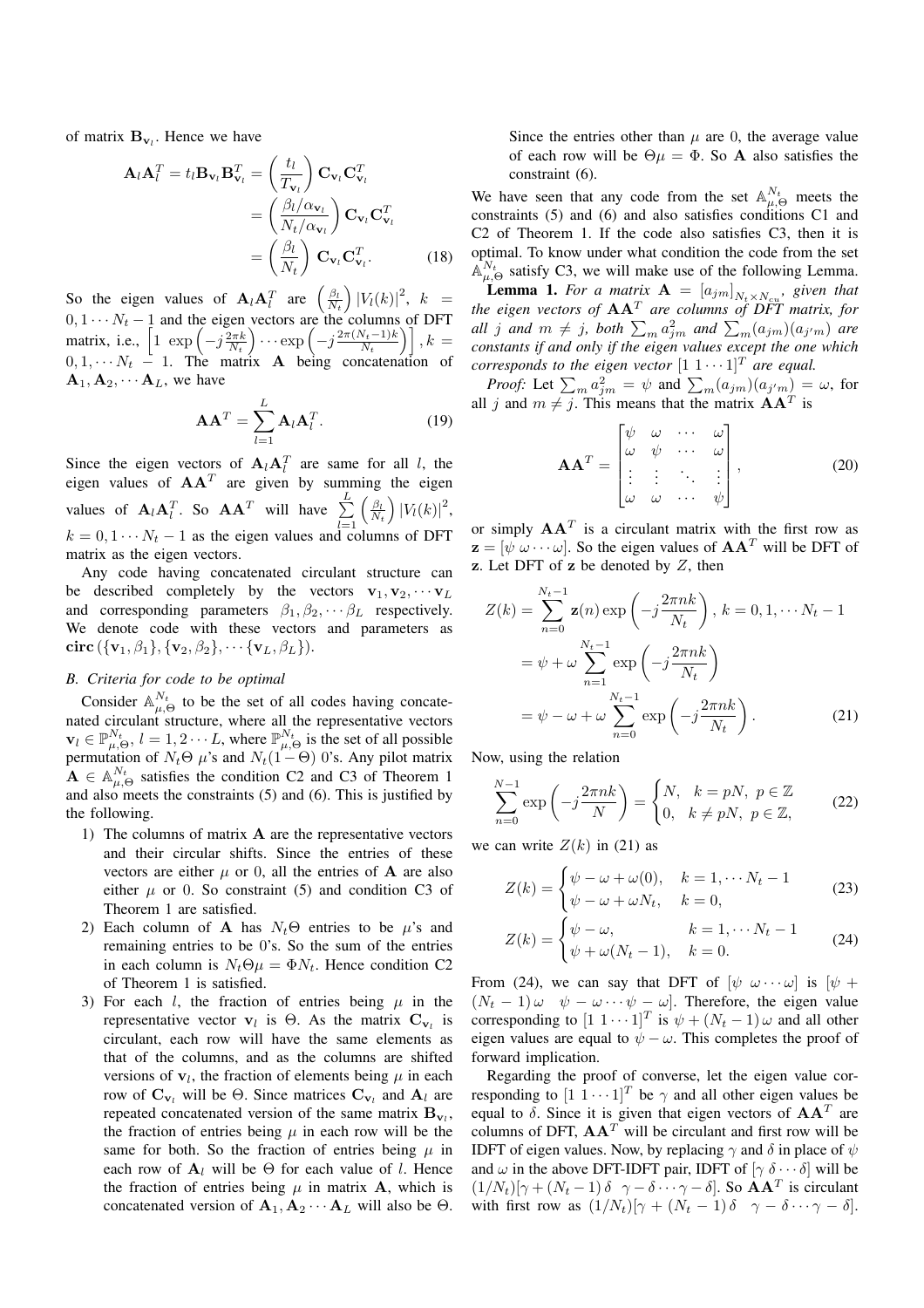Algorithm 1 Obtaining combinational code in terms of representative vectors

1: **Inputs**:  $N_t$ ,  $\mu$ ,  $\Phi$ 2: Initialize:  $\Theta = \frac{\Phi}{\mu}$ ; set  $\mathbb{S} = \mathbb{P}_{\mu,\Theta}^{N_t}$ ;  $l = 1$ 3: while  $(S \neq \emptyset)$  do 4: choose a vector  $\mathbf{v}_l$  randomly from the set  $\mathbb{S}$ 5:  $\beta_l = \alpha_{\mathbf{v}_l}$ 6:  $\mathbb{S} = \mathbb{S} \setminus {\mathbf{v}' | \mathbf{v}' \text{ is circular shift of } \mathbf{v}_l}$ 7:  $l = l + 1$ 8: end while 9:  $L = l - 1$ 10: **Output:**  $\mathbf{A} = \text{circ}(\{\mathbf{v}_1, \beta_1\}, \{\mathbf{v}_2, \beta_2\}, \cdots \{\mathbf{v}_L, \beta_L\})$ 

So  $\sum_{m} a_{j m}^2 = \frac{\gamma + (N_t - 1) \delta}{N_t}$  $\frac{N_t-1}{N_t}$  and  $\sum_m (a_{jm})(a_{j'm}) = \frac{\gamma-\delta}{N_t}$ . Therefore,  $\sum_{m} a_{jm}^2$  and  $\sum_{m} (a_{jm}) (a_{j'm})$  are constants.

For any code  $\mathbf{A} \in \mathbb{A}_{\mu,\Theta}^{N_t}$ , if condition C1 is satisfied, then it is optimal as it automatically satisfies other conditions. Since it has the concatenated circulant structure, the eigen values of  $AA^T$  are  $\sum^L$  $_{l=1}$  $\left(\frac{\beta_l}{N_t}\right)$  $\int |V_l(k)|^2$ ,  $k = 0, 1 \cdots N_t - 1$ . Now, using Lemma 1, we can say that condition C1 is satisfied if all the eigen values except the one corresponding to eigen vector  $[1 \ 1 \cdots 1]^T$  are equal. Eigen value of  $AA^T$  corresponding to  $[1 \; 1 \cdots 1]^T$  is  $\sum^L$  $_{l=1}$  $\left(\frac{\beta_l}{N_t}\right)$  $\int |V_l(0)|^2$ . So **A** will be optimal if  $\sum_{i=1}^{\infty}$  $_{l=1}$  $\left(\frac{\beta_l}{N_t}\right)$  $\int |V_1(k)|^2$  is same for  $k = 1, 2, \cdots N_t - 1$ .

By definition, the vectors in the set  $\mathbb{P}_{\mu,\Theta}^{N_t}$  are same as the columns of the combinational code. So, Algorithm 1 generates combinational code, where the columns are arranged such that it has concatenated circulant structure. This means that it can be represented in terms of the representative vectors and corresponding parameters. Using Algorithm 1, it can be verified that the combinational code in example 1 is same as the code  $\text{circ}(\{[1\ 1\ 0\ 0]^T,4\}, \{[1\ 0\ 1\ 0]^T,2\})$ . All the combinational codes with columns arranged appropriately are examples of optimal codes among the code belonging to the set  $\mathbb{A}_{\mu,\Theta}^{N_t}$ . There can be some codes other than combinational codes which are also optimal in the set  $\mathbb{A}_{\mu,\Theta}^{N_t}$ . One such code is given in Example 2 below.

**Example 2.** Given  $N_t = 10$ ,  $\mu = 1$ ,  $\Phi = \frac{1}{2}$ , the code **A** =  $\text{circ}(\{\mathbf{v}_1, 10\}, \{\mathbf{v}_2, 10\}, \{\mathbf{v}_3, 10\}, \{\mathbf{v}_4, 10\}, \{\mathbf{v}_5, 10\}, \{\mathbf{v}_6, 4\}),$ where  $\mathbf{v}_1 = [1 \ 1 \ 1 \ 1 \ 1 \ 0 \ 0 \ 0 \ 0 \ 0]^T$ ,  $\mathbf{v}_2 = [1 \ 1 \ 1 \ 0 \ 0 \ 1 \ 1 \ 0 \ 0 \ 0]^T$ ,  $\mathbf{v}_3 = [1 \ 1 \ 1 \ 0 \ 0 \ 1 \ 0 \ 1 \ 0 \ 0]^T$ ,  $\mathbf{v}_4 = [1 \ 1 \ 0 \ 1 \ 1 \ 0 \ 0 \ 1 \ 0 \ 0]^T$ ,  $\mathbf{v}_5 = [1 \ 1 \ 0 \ 1 \ 0 \ 1 \ 0 \ 0 \ 1 \ 0]^T$ ,  $\mathbf{v}_6 = [1 \ 0 \ 1 \ 0 \ 1 \ 0 \ 1 \ 0 \ 1 \ 0]^T$ . The eigen values of  $AA<sup>T</sup>$  are [135 15 15 15 15 15 15 15 15 15]. Hence, using Lemma 1, we can say that code A is optimal. For this code  $N_{cu} = 54$ .

#### *C. Recursive algorithm*

The number of channel uses  $N_{cu} = \begin{pmatrix} N_t \\ N_t \Theta \end{pmatrix}$  used by combinational code increases rapidly with increase in  $N_t$ . For any even  $N_t$ ,  $N_{cu}$  is maximum for the case of  $\Theta = \frac{1}{2}$ . So for this case, we propose Algorithm 2 to generate optimal codes for larger  $N_t$ , having much smaller  $N_{cu}$  compared to that in combinational code.

**Algorithm 2** Algorithm to generate code  $\mathbf{A}_{2N_t} \in \mathbb{A}_{\mu, \frac{1}{2}}^{2N_t}$  using the representative vectors and corresponding parameters of the code  $\mathbf{A}_{N_t} \in \mathbb{A}_{\mu, \frac{1}{2}}^{N_t}$ 

1: **Inputs:** Representative vectors  $\mathbf{v}_1, \mathbf{v}_2, \dots, \mathbf{v}_L \in \mathbb{P}_{\mu, \frac{1}{2}}^{N_t}$ and corresponding parameters  $\beta_1, \beta_2, \cdots, \beta_L$  of the code  $\mathbf{A}_{N_t} \in \mathbb{A}_{\mu, \frac{1}{2}}^{N_t}$ 

The vectors  $\mathbf{u}_1, \mathbf{u}_2, \cdots \mathbf{u}_{2L+1} \in \mathbb{P}^{2N_t}_{\mu, \frac{1}{2}}$  and their corresponding parameters  $\beta_1$  $\beta'_1, \beta'_2 \cdots \beta'_{2L+1}$  are obtained as follows (the vectors are indexed starting from 0)

- 2: for  $l = 1, 2, \cdots L$
- 3: **for**  $m = 0, 1, \cdots N_t 1$
- 4:  $\mathbf{u}_l(2m) = \mathbf{u}_l(2m+1) = \mathbf{v}_l(m)$
- 5:  $\mathbf{u}_{L+l}(2m) = \mathbf{v}_l(m)$
- 6:  $\mathbf{u}_{L+l}(2m+1) = \mu \mathbf{v}_l(m)$
- 7: end for
- 8:  $\beta'_{l} = 2\beta_{l}$
- 9:  ${\beta'}_{L+l} = 2\beta_l$ 10:  $V_l = \text{DFT}(\mathbf{v}_l)$
- 11: end for
- 12:  $\mathbf{u}_{2L+1} = [\mu \ 0 \ \mu \ 0 \cdots \mu \ 0]^T$
- 13:  $\beta'_{2L+1} = \frac{8}{N_t\mu^2} \sum_{l=1}^{L}$  $_{l=1}$  $\left(\frac{\beta_l}{N_t}\right)$  $\left|V_l(\frac{N_t}{2})\right|^2$ 14: Output:  $\mathbf{A}_{N_t} = \mathbf{circ} \left( \{\mathbf{u}_1, \beta_1'\}, \{\mathbf{u}_2, \beta_2'\}, \cdots \{\mathbf{u}_{2L+1}, \beta_{2L+1}'\} \right)$

**Proposition 1.** If  $A_{N_t} \in \mathbb{A}_{\mu, \frac{1}{2}}^{N_t}$  is optimal, then the code  $\mathbf{A}_{2N_t} \in \mathbb{A}_{\mu, \frac{1}{2}}^{2N_t}$  generated by Algorithm 2 using  $\mathbf{A}_{N_t}$  is also *optimal.*

*Proof*: The proof is given in Appendix A.

Example 3. In this example, we present an optimal code generated by Algorithm 2 for  $N_t = 8$ ,  $\mu = 1$ ,  $\Theta = \frac{1}{2}$  from  $N_t = 48$ ,  $\mu = 1$ ,  $\Theta = \frac{1}{2}$ . The code  $\mathbf{A}_{N_t} = \text{circ}(\{\mathbf{v}_1, 4\}, \{\mathbf{v}_2, 2\})$ , where  $\mathbf{v}_1 = [1 \ 1 \ 0 \ 0]^T$ and  $\mathbf{v}_2 = \begin{bmatrix} 1 & 0 & 1 & 0 \end{bmatrix}^T$ . The eigen values of  $\mathbf{A}_{N_t} \mathbf{A}_N^T$ and  $V_2 = \begin{bmatrix} 1 & 0 & 1 & 0 \end{bmatrix}$ . The eigen values of  $A_{N_t} A_{N_t}$ <br>are  $[6 \ 2 \ 2 \ 2]$ , making  $A_{N_t}$  optimal. Using Algorithm 2 we have,  $\mathbf{u}_1 = \begin{bmatrix} 1 & 1 & 1 & 0 & 0 & 0 & 0 \end{bmatrix}^T$ ,  $\mathbf{u}_2 =$  $[1\ 1\ 0\ 0\ 1\ 1\ 0\ 0]^T$ ,  $\mathbf{u}_3 = [1\ 0\ 1\ 0\ 0\ 1\ 0\ 1]^T$ ,  $\mathbf{u}_4 =$  $[1\ 0\ 0\ 1\ 1\ 0\ 0\ 1]^T$ ,  $\mathbf{u}_5 = [1\ 0\ 1\ 0\ 1\ 0\ 1\ 0]^T$ , and  $\mathbf{A}_{2N_t} =$  $circ({u<sub>1</sub>,8}, {u<sub>2</sub>, 4}, {u<sub>3</sub>, 8}, {u<sub>4</sub>, 4}, {u<sub>5</sub>, 4}).$  The eigen values of  ${\bf A}_{2N_t} {\bf A}_{2N_t}^T$  are [56 8 8 8 8 8 8], and so  ${\bf A}_{2N_t}$  is also optimal.

#### V. RESULTS AND DISCUSSION

In this section, we present the results on the optimal codes generated, MSE performance, and BER performance of the proposed optimal codes and combinational codes. The number of channel uses  $N_{cu}$  for different  $N_t$  for combinational codes and optimal codes generated using Algorithm 2 are given in Table I. The codes that are compared with combinational codes for  $N_t = 8, 16, 32$  are generated by repeatedly using Algorithm 2 starting with  $N_t = 4$  combinational code as the input. Similarly, codes for  $N_t = 12, 24$  are generated using Algorithm 2 starting with  $N_t = 6$  combinational code, and the code for  $N_t = 20$  is obtained from  $N_t = 10$  scheme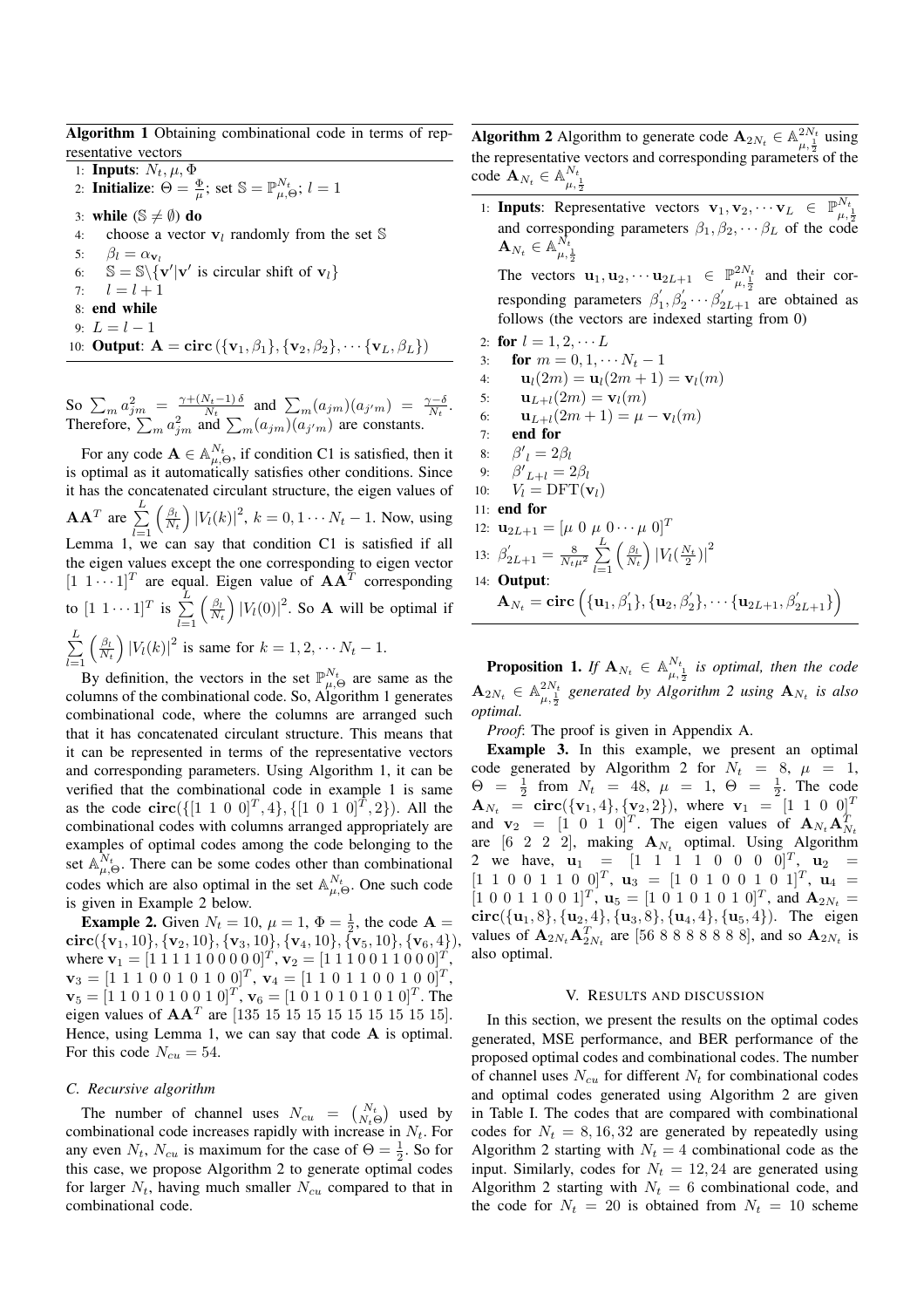| $N_t$ | $N_{cu}$                     |                    |
|-------|------------------------------|--------------------|
|       | Optimal code generated using | Combinational code |
|       | proposed recursive algorithm |                    |
|       | 28                           |                    |
| 12    | 88                           | 924                |
| 16    | 120                          | 12870              |
| 20    | 228                          | 184756             |
| 24    | 368                          | 2704156            |
| 32    | 496                          | 601080390          |

TABLE I COMPARISON OF OPTIMAL CODE GENERATED USING RECURSIVE ALGORITHM WITH COMBINATIONAL CODE IN TERMS OF  $N_{cu}$  FOR  $\Theta = \frac{1}{2}$ .



Fig. 2. Mean square error of various channel estimation schemes as a function of  $N_{cu}$ .

that is given in Example 2. From Table I, we see that the codes generated using the proposed recursive algorithm have much fewer channel uses compared to those of combinational codes, and that this advantage gets increasingly more for larger values of  $N_t$ .

Like in the case of combinational codes, time repetition of optimal codes generated using the recursive algorithm is also optimal. If we consider  $N_t = 8$ ,  $N_{cu}$  for combinational code is 70 and its time repetition will be multiple of 70, whereas  $N_{cu}$  for the code obtained using recursive algorithm is 28 and its time repetition will be multiple of 28. The MSE for these schemes along with the those of other schemes which satisfy constraints (5) and (6) are shown in Fig. 2. TDMA with all LEDs ON is a scheme in which the pilot



Fig. 3. (a) Location of LEDs and (b) location of PDs considered for BER simulations.



Fig. 4. Comparison of BER performance of SMP in  $8 \times 8$  MIMO VLC system with estimated and perfect channel knowledge.

matrix is either concatenation of  $\mu I_{N_t}$  and  $\mu I_{N_t \times (N_t-2)}$  or its time repetition, where  $\mathbf{I}_N$  refers to  $N \times N$  identity matrix and  $\mathbf{1}_{N_1 \times N_2}$  refers to matrix of order  $N_1 \times N_2$  where all the elements are 1. TDMA with DC offset is a scheme in which pilot matrix is either  $\frac{\mu}{N_t-1} \left( \frac{N_t}{2} \mathbf{I}_{N_t} + \frac{N_t-2}{2} \mathbf{1}_{N_t \times N_t} \right)$  or its time repetition. From Fig. 2, we see that, being optimal, the combinational codes and the codes obtained using the proposed recursive algorithm achieve significantly better MSE performance compared to the TDMA based schemes.

Finally, in Figs. 4 and 5 we present the BER performance of SMP in  $8 \times 8$  and  $12 \times 12$  MIMO VLC systems, respectively, for the cases of perfect and estimated channel knowledge. Each LED uses ON/OFF keying where intensity 0 or  $\mu$  is radiated based on information bits. The location of LEDs and PDs used for the simulation are shown in Fig. 3. For  $12 \times 12$ system, all LEDs and PDs (marked in blue and red) are used. For  $8 \times 8$  system, only those LEDs and PDs marked in red are used. From Figs. 4 and 5, we observe that the degradation of BER performance with estimated channel compared to that with perfect channel knowledge is quite small. For example, the SNR degradation is not more than 1 dB compared to the performance with perfect channel knowledge which demonstrates the effectiveness of the proposed optimal codes with small number of pilot channel uses.

#### VI. CONCLUSIONS

We considered the problem of channel estimation in VLC systems under maximum power and average power constraints. We chose the pilot matrices to have a structure, which we called as concatenated circulant structure. We gave the representation of these pilot matrices in terms of representative vectors and a parameter associated with each vector. We also presented the condition under which pilot matrices having this structure are optimal. We proposed a recursive algorithm which generates optimal code for  $2N_t$ given the optimal code for  $N_t$  for the case of  $\Theta = \frac{1}{2}$ . The recursive algorithm gave the optimal codes having much fewer pilot channel uses compared to combinational codes. So the proposed codes can be practical even for large  $N_t$ , making it suitable for applications requiring high data rates. Simulation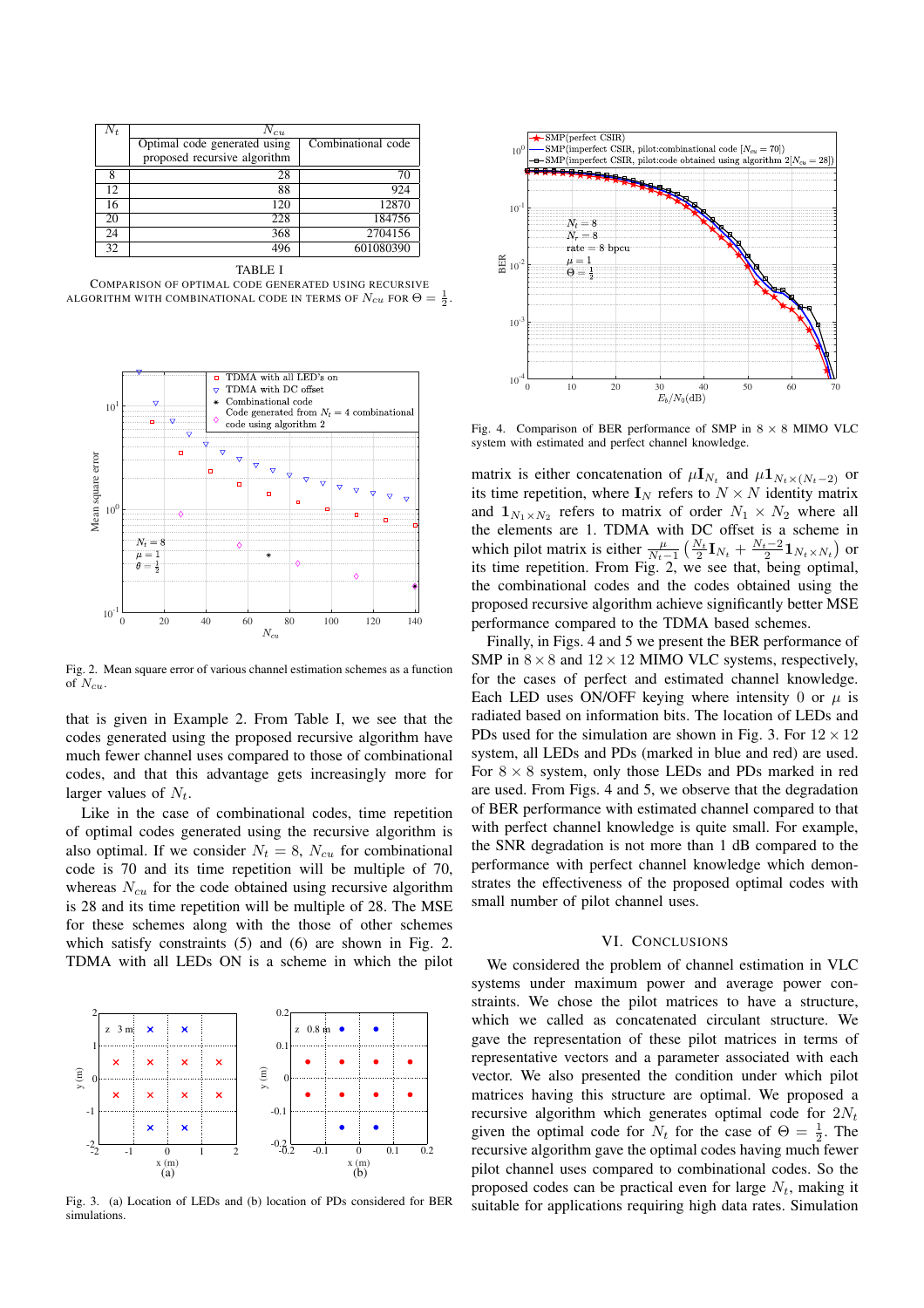

Fig. 5. Comparison of BER performance of SMP in  $12 \times 12$  MIMO VLC system with estimated and perfect channel knowledge.

results showed that there is only about 1 dB SNR degradation in BER performance when estimated channel using the proposed codes is used (compared to the performance with perfect channel knowledge). Obtaining compact optimal codes for  $\Theta$  other than  $\frac{1}{2}$  is a topic for further research.

## APPENDIX A: PROOF OF PROPOSITION 1

Since  $A_{N_t}$  is optimal, from Lemma 1, the eigen values of  $\mathbf{A}_{N_t} \mathbf{A}_{N_t}^T$  other than that corresponding to the eigen vector  $[1 \ 1 \cdots 1]^T$  are equal. Let these eigen values be equal to  $\omega$ , i.e.,

$$
\sum_{l=1}^{L} \left( \frac{\beta_l}{N_t} \right) |V_l(k)|^2 = \omega, \text{ for } k = 1, 2, \cdots N_t - 1.
$$
 (25)

Using Lemma 1, we can say that code  $A_{2N_t}$  will be optimal if all the eigen values of  $\mathbf{A}_{2N_t} \mathbf{A}_{2N_t}^T$  are same except the one corresponding to eigen vector  $[1 \ 1 \cdots 1]^T$ . So we will have to show that  $\sum_{l=1}^{2L+1} \left( \frac{\beta'_l}{2N_t} \right)$  $\setminus$  $|U_l(k)|^2$  is same for  $k = 1, 2, \cdots 2N_t - 1$ , where  $V_l$  and  $U_l$  are DFT of the vectors  $v_l$  and  $u_l$ , respectively. For any  $\{l \in 1, 2, \dots L\}$  and  ${k \in {0, 1, \dots 2N_t - 1}}$ , we have

$$
U_{l}(k) = \sum_{m'=0}^{2N_{t}-1} \mathbf{u}_{l}(m') \exp\left(-j\frac{2\pi m'k}{2N_{t}}\right)
$$
  
\n
$$
= \sum_{m=0}^{N_{t}-1} \mathbf{u}_{l}(2m) \exp\left(-j\frac{2\pi (2m)k}{2N_{t}}\right) + \sum_{m=0}^{N_{t}-1} \mathbf{u}_{l}(2m+1) \exp\left(-j\frac{2\pi (2m+1)k}{2N_{t}}\right)
$$
  
\n
$$
= \sum_{m=0}^{N_{t}-1} \mathbf{v}_{l}(m) \exp\left(-j\frac{2\pi mk}{N_{t}}\right) + \sum_{m=0}^{N_{t}-1} \mathbf{v}_{l}(m) \exp\left(-j\frac{2\pi mk}{N_{t}}\right) \exp\left(-j\frac{\pi k}{N_{t}}\right)
$$
  
\n
$$
= V_{l}(k) + V_{l}(k) \exp\left(-j\frac{\pi k}{N_{t}}\right), \qquad (26)
$$

which, using  $(22)$ , can be written as

$$
U_l(k) = \begin{cases} V_l(k) + V_l(k) \exp\left(-j\frac{\pi k}{N_t}\right), & k \neq 0, N_t \\ 2V_l(0), & k = 0 \\ 0, & k = N_t, \end{cases}
$$
 (27)

and

$$
U_{L+l}(k) = \sum_{m'=0}^{2N_t-1} \mathbf{u}_{L+l}(m') \exp\left(-j\frac{2\pi m'k}{2N_t}\right)
$$
  
\n
$$
= \sum_{m=0}^{N_t-1} \mathbf{u}_{L+l}(2m) \exp\left(-j\frac{2\pi (2m)k}{2N_t}\right) +
$$
  
\n
$$
\sum_{m=0}^{N_t-1} \mathbf{u}_{L+l}(2m+1) \exp\left(-j\frac{2\pi (2m+1)k}{2N_t}\right)
$$
  
\n
$$
= \sum_{m=0}^{N_t-1} \mathbf{v}_l(m) \exp\left(-j\frac{2\pi mk}{N_t}\right) +
$$
  
\n
$$
\sum_{m=0}^{N_t-1} (\mu - \mathbf{v}_l(m)) \exp\left(-j\frac{2\pi mk}{N_t}\right) \exp\left(-j\frac{\pi k}{N_t}\right)
$$
  
\n
$$
= V_l(k) + \mu \sum_{m=0}^{N_t-1} \exp\left(-j\frac{2\pi mk}{N_t}\right) \exp\left(-j\frac{\pi k}{N_t}\right)
$$
  
\n
$$
-V_l(k) \exp\left(-j\frac{\pi k}{N_t}\right), \qquad (28)
$$

which again, using (22), can be written as

$$
U_{L+l}(k) = \begin{cases} V_l(k) - V_l(k) \exp\left(-j\frac{\pi k}{N_t}\right), & k \neq 0, N_t \\ N_t \mu, & k = 0 \\ 2V_l(N_t) - N_t \mu, & k = N_t. \end{cases}
$$
(29)

As  $\mathbf{v}_l \in \mathbb{P}_{\mu, \frac{1}{2}}^{2N_t}$ ,  $\frac{N_t}{2}$  entries are  $\mu$  and remaining entries are 0. So we have

$$
V_l(N_t) = \sum_{m=0}^{N_t - 1} \mathbf{v}_l(m) \exp\left(-j\frac{2\pi m N_t}{N_t}\right)
$$
  
= 
$$
\sum_{m=0}^{N_t - 1} \mathbf{v}_l(m) = \frac{N_t}{2}\mu.
$$
 (30)

Substituting (30) in (29), we get

$$
U_{L+l}(k) = \begin{cases} V_l(k) - V_l(k) \exp\left(-j\frac{\pi k}{N_t}\right) & k \neq 0, N_t \\ N_t \mu, & k = 0 \\ 0, & k = N_t. \end{cases} \tag{31}
$$